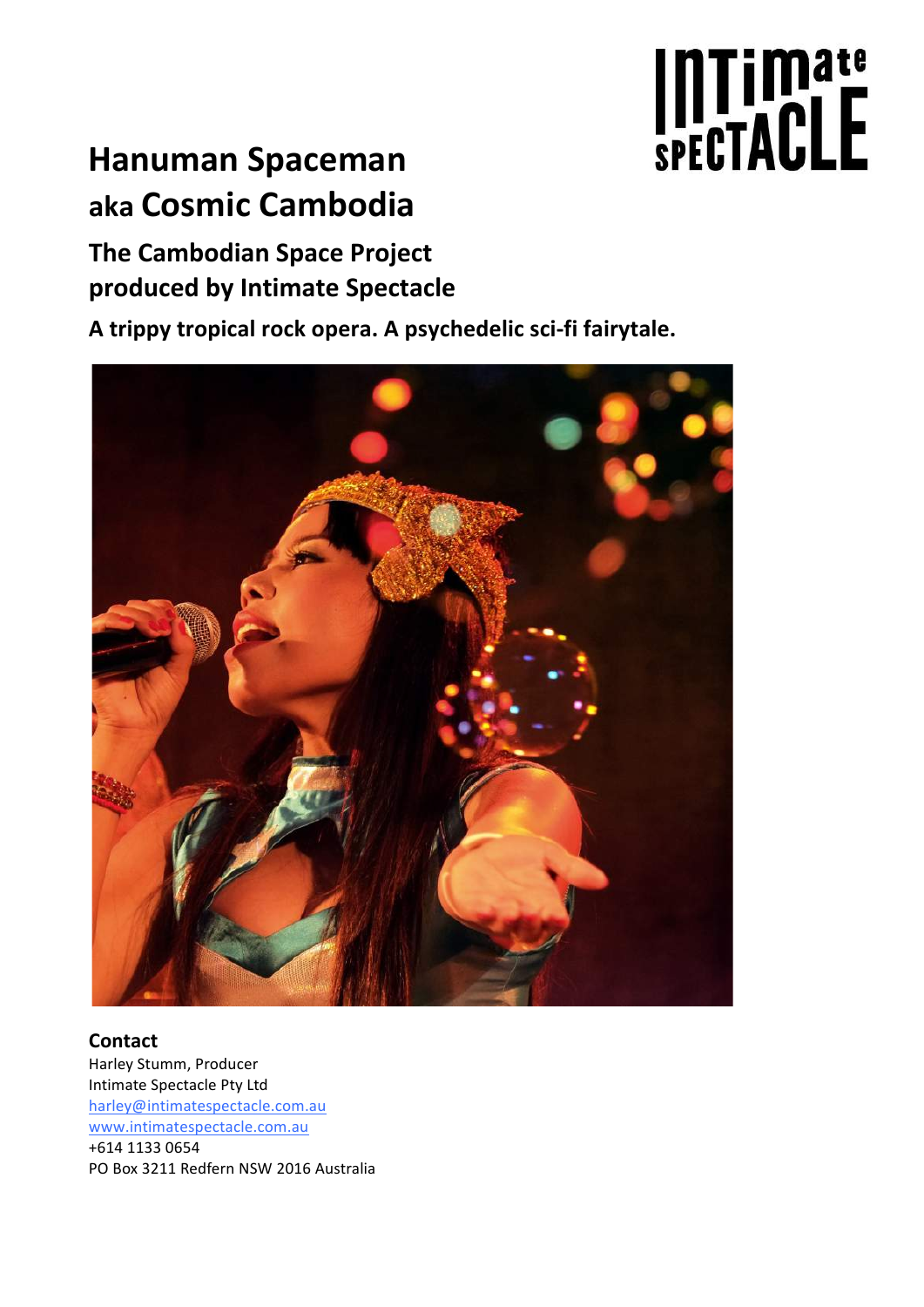# **Production Credits**

| <b>Creative Team</b>                           |                                            |
|------------------------------------------------|--------------------------------------------|
| Conceived by                                   | Julien Poulson & Channthy Kak              |
| Director & Designer                            | Carlos Gomes                               |
| Producer                                       | Harley Stumm (Intimate Spectacle)          |
| Video & Animation                              | Samuel James                               |
| Sound Design                                   | Mute Speaker (Rob O'Hara)                  |
| <b>Performers: The Cambodian Space Project</b> |                                            |
| Vocal                                          | Channthy Kak                               |
| Guitar                                         | Julien Poulson                             |
| Bass                                           | Bun Sophea                                 |
| Drums                                          | Yus "Bong" Sak                             |
| <b>Dancers</b>                                 | The Spacettes (Khen Vanthy, Khen Vanthurn) |
| Chapei Dong Veng                               | Master Kong Nay                            |
| Young Channthy (on film)                       | Isabella Nagatsuka                         |
| <b>Production Team</b>                         |                                            |
| Lighting Design & Production                   | Mark Haslam                                |

### **Acknowledgments**

This project was assisted by the Australian Government through the Australia Council, its arts funding and advisory body, and by Creative Partnerships Australia, through the Match initiative. It was developed with the support of Khmer Cultural Development Institute in Kampot, Cambodia; Khmer Community of NSW Inc.; Casula Powerhouse, and Arts Centre Melbourne.

## **Marketing Materials & Documentation**

Sound Engineer **Phil Downing** Master Kong Nay footage Marc Eberle

### **Video Documentation**

This footage shows an earlier draft of the work, presented at Casula Powerhouse in May 2015. The show has developed since then, with some new video material, on screen "chapter heading" style signposts, and further work developing narrative, performance sequences and choreography.

This draft also shows a Khmer community dance group in some scenes, and traditional musicians with the band. It's possible to recreate this larger version of the work, eg through a residency collaborating with local Khmer artists/communities; however unless requested we are assuming the smaller ensemble of 6.

**2015 Showreel (5 min 45 sec) & stills http://intimatespectacle.com.au/production/hanuman-spaceman/**

**2015 Full length (1 hr 7 min) https://vimeo.com/129884281**

**2016 Showreel (2 min 14 sec) https://vimeo.com/160984060**

(2016 showreel shows the work in a range of venue styles and contexts, eg Spigeltent for Sydney Festival, bar/cabaret set-up for World Theatre Festival, rock gig style Castlemaine Festival & BrisAsia Festival)

### **Marketing Materials – Images & Audio in Dropbox Folder**

**https://www.dropbox.com/sh/zc5yu9ha38wcjgf/AAAKSp4quiD8psA4NTy7QpAUa?dl=0**

Folder contains high resolution production shots, and other images from the band; plus audio files of the band's recordings (four complete albums; a selection of radio-friendly tracks; and a compilation of contemporary and older Cambodian music)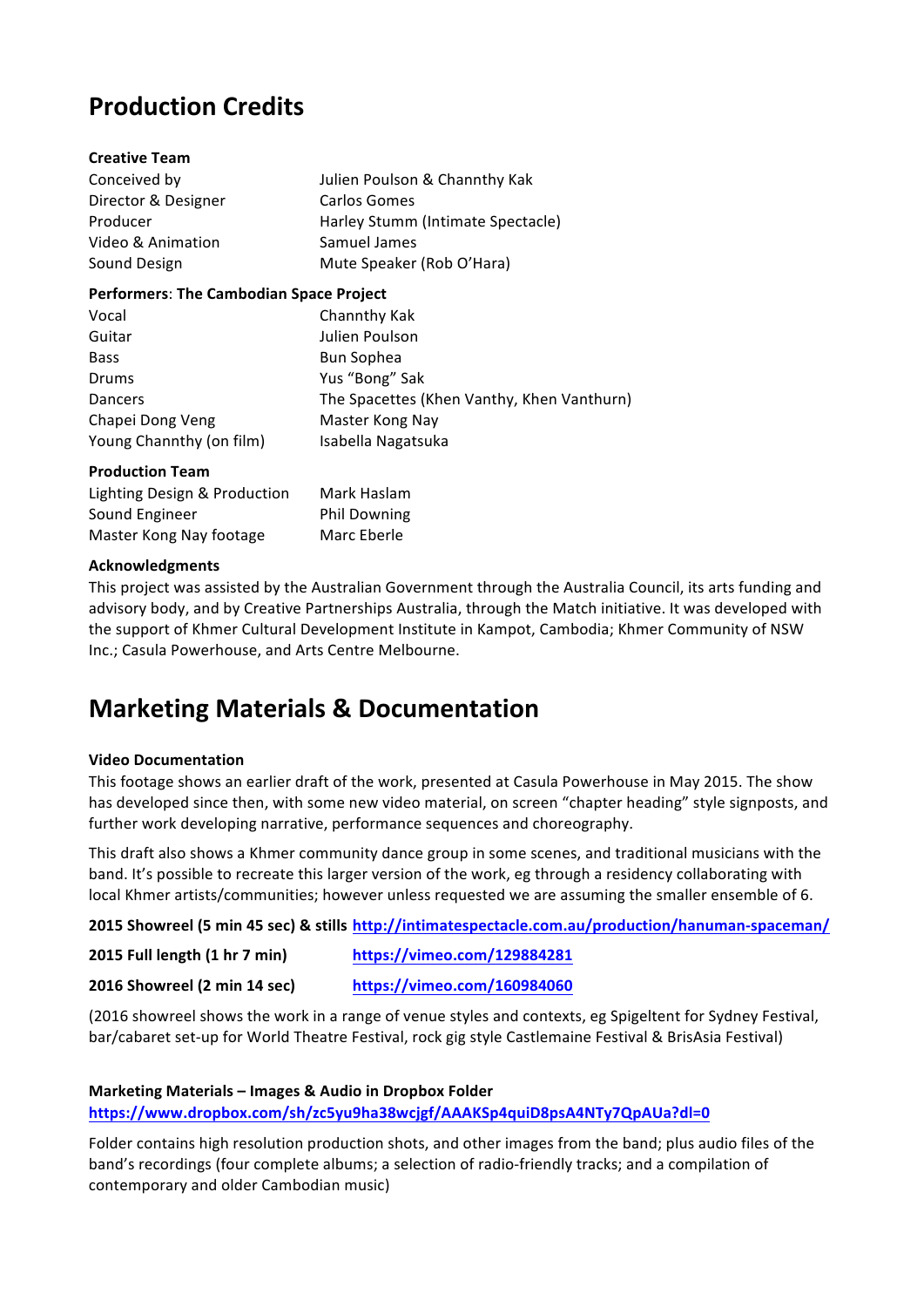# **Short Marketing Copy, 250 words**

Blast off and rock out with The Cambodian Space Project, in *Cosmic Cambodia*: a trippy tropical rock opera... a psychedelic sci-fi fairytale fusing ancient epic tales with a funky, feisty take on contemporary Cambodia.

This extraordinary band has been at the forefront of an astonishing cultural revival in Cambodia, since singer Channthy Kak and musician Julien Poulson teamed up, to sing back to life the lost divas and rock legends of Cambodia's golden age of rock'n'roll, all but wiped out by the genocidal Khmer Rouge regime.

But CSP's sound is definitely for the 21st century, mashing tradition with psychedelic rocknroll, rare groove, soul, and trippy visual spectacle. Come see why the mix has wowed audiences in bars, rock festivals and theatres across Asia, Europe and Australia, from MOFO to the Hebbel, from Sydney Festival to BBC Womad.

*Cosmic Cambodia* tells the story of brilliantly charismatic singer Srey Channthy Kak, tired of selling pancakes in the village. Channelling the trickster monkey god Hanuman, she builds a rocket to travel to the moon.

In *Cosmic Cambodia*, CSP has teamed with theatre makers Carlos Gomes, Samuel James & producer Intimate Spectacle to make a story in song, images and dreams, drawing on all our artforms: Khmer pop, rock'n'roll, epic tales both east and west, classical Khmer dance, sixties go-go, science fiction, shadow puppetry & digital image. A story of escape, adventure, of dreaming big things, and most of all, celebrating life.

Take a trip to the moon, via a Phnom Penh karaoke bar. And bring your dancing shoes!

### **Production History**

January 2016 Sydney Festival (Parramatta Riverside Theatre & Magic Mirrors Spigeltent) February 2016 World Theatre Festival, Brisbane Powerhouse

Earlier drafts were presented at Khmer Cultural Development Institute, Kampot Cambodia (October 2014) and Casula Powerhouse, Sydney (May 2015)

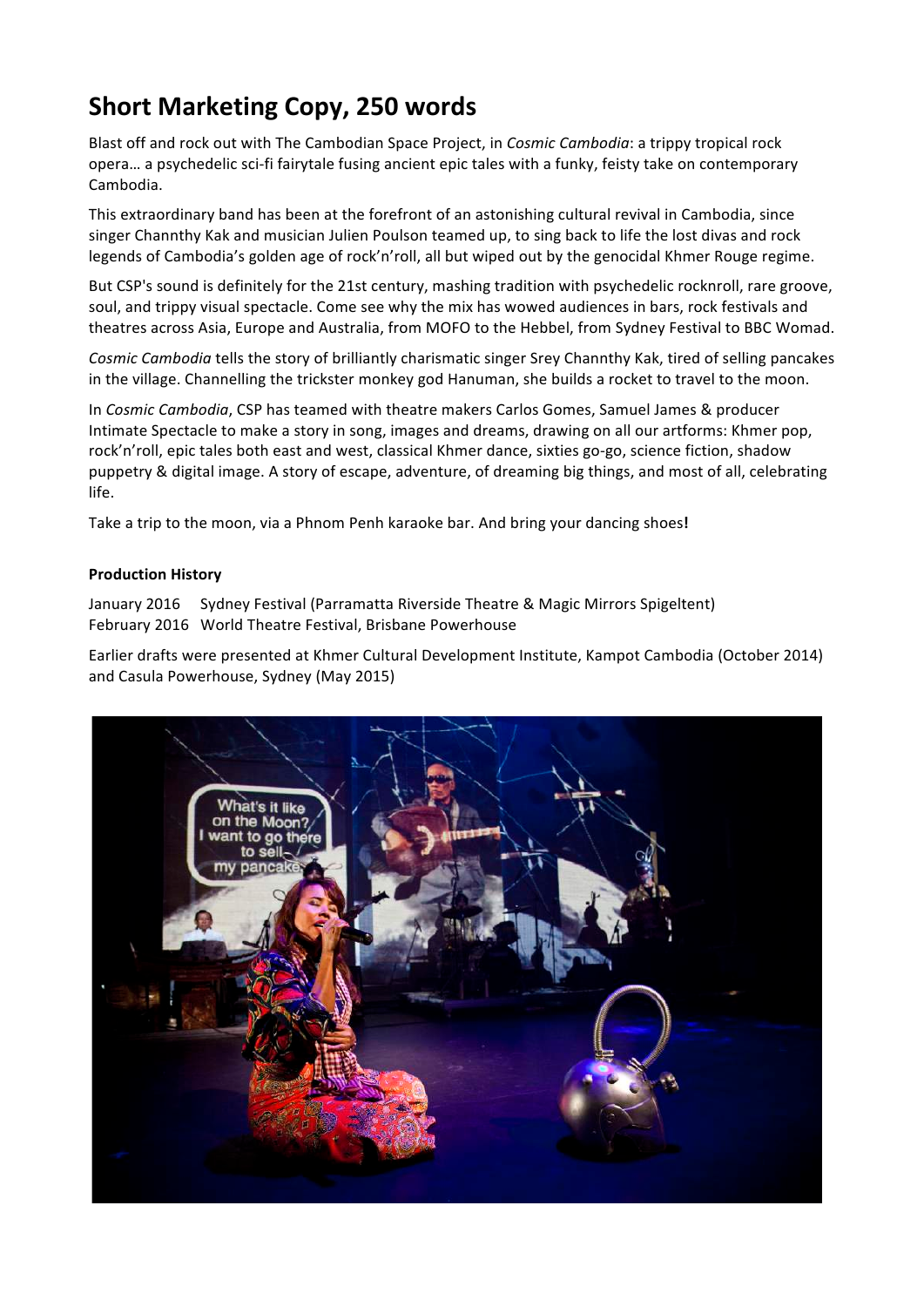# **Program Copy, 525 words**

Suitable for Program/Daybill use, for briefing colleagues internally, or media backgrounding.

Welcome to *Hanuman Spaceman*: a trippy tropical rock opera... a psychedelic sci-fi fairy-tale fusing ancient epic tales with a funky, feisty take on contemporary Cambodia.

*Hanuman Spaceman* tells the story of singer Srey Channthy Kak, tired of selling pancakes in the village. Channelling the trickster monkey god Hanuman, she builds a rocket to travel to the moon.

It's also a re-imagining of the haunted 'Golden Era' of Khmer rock 'n' roll in the liberal 60s and 70s of Prince Sihanouk, when waves of popular sounds washed through the music scene: French chanson, soul, surf guitar and psychedelia, as young Khmer danced to stars like Pan Ron, Ros Sereysothea & Sinn Sisamouth, and their hundreds of records, some of which you'll hear reinterpreted tonight.

But this creative explosion ended with the Khmer Rouge takeover. They killed the artists, they broke the records, but they couldn't stop the music. Songs persisted in memory, and eventually resurfaced after three decades of civil war.

*Hanuman Spaceman* has come from an extraordinary six year creative relationship between Cambodian and Australian artists. The story begins in 2009, when singer Channthy Kak and guitarist Julien Poulson met in a Phnom Penh karaoke bar, and formed the band The Cambodian Space Project, to sing the lost divas and rock legends back to life – and write new songs for a 21st century Cambodia

They were soon touring Cambodia, Asia, Australia and Europe, with a sound spanning Khmer tradition, psychedelia, and soul, and a trippy tropical spacejunk visual aesthetic. Dancers, The Spacettes, are regular collaborators, fusing their very precise Khmer classical dance with the exuberance of 60s go-go.

For Hanuman Spaceman, CSP has teamed up with Australian theatre makers, producer Harley Stumm, director Carlos Gomes, and audio-visual artist Sam James, to make a show telling a story in song, images and dreams. It draws on all our traditions: classical dance, epic tales both east and west, Khmer pop, rock'n'roll, science fiction, blaxploitation films, shadow puppetry and digital image. A story of escape, adventure, dreaming big things, and most of all, celebrating life.

The show has been made in two stages, between Kampot in Cambodia, and at Casula Powerhouse in southwest Sydney. In late 2014, we were privileged to work in a wonderful cultural exchange with Khmer Cultural Development Institute in Kampot, a school teaching traditional music and dance to orphaned and disabled children. 

We were also fortunate to work with Master Kong Nay, one of 17 artists designated as intangible treasures by the Royal Government of Cambodia, for his lifetime devoted to the Chapei Dong Veng (long-necked twostring guitar). He wrote and recorded two characteristically witty, growly songs especially for this production, duets performed with Srey Channthy, with Kong Nay seen on screen.

Last year, we were hosted in residency by Casula Powerhouse, and welcomed warmly by Khmer Community of NSW Inc and the Khmemara Angkor Dance & Traditional Music Group, who contributed much to the show you see tonight.

So this show spans Phnom Penh to Sydney, Kampot to Bonnyrigg, Pray Veng to the moon! And all via Detroit. We hope you enjoy the show as much as we have enjoyed making it.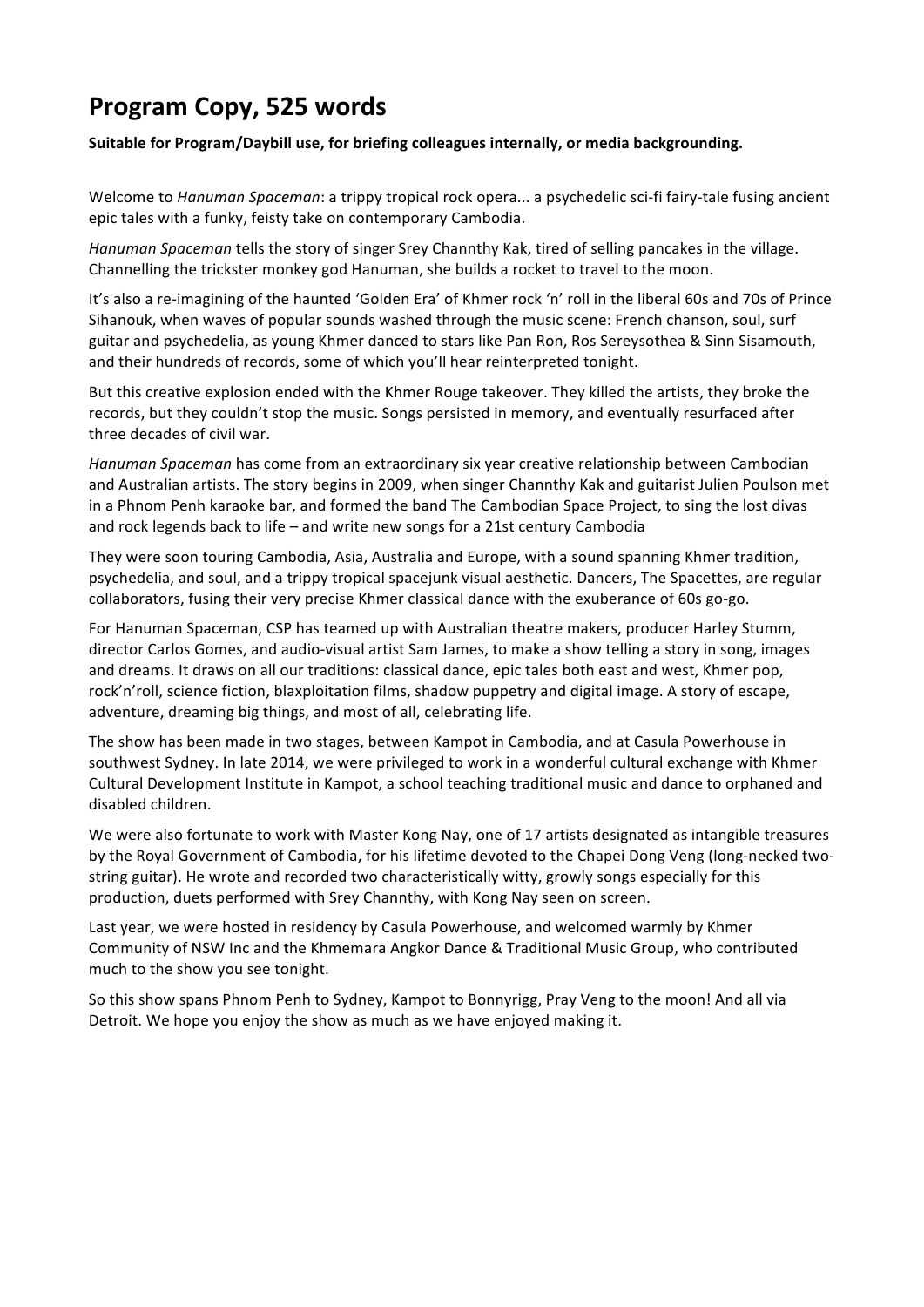# **Songs**

Songs composed by The Cambodian Space Project unless stated

*Big Bang* (composed by Mute Speaker) *Rom Rom Rom* (Pan Ron) *Morning Light Lullaby for Makara Where I Go* Selling Diamonds on the Moon (Master Kong Nay) *Kosmic Karaoke KTV Theme Song* Longing for the Light Rain (Ros Sereysothea) *Saravan Rap Whiskey Cambodia Space Flight, Doors Closing Nightmare* (TCSP with the musicians of KCDI) *I* told you space travel is not for the faint hearted (Master Kong Nay) Wash (Mute Speaker) *Sva Rom Monkey* (Pan Ron) *Moon Dream House of the Rising Sun* (Traditional, Khmer lyrics by Sinn Sisamouth) *Here Comes the Rain I'm Unsatisfied I'm Sixteen* (Ros Sereysothea) Laisse Tomber Les Filles (Serge Gainsbourg)



# **Artist Biographies**

**The Cambodian Space Project** (CSP) is recognized as one of the few truly Aussie Asian hybrids in contemporary music. Since 2009, it has been at the forefront of an astonishing cultural revival in Cambodia, since singer Channthy Kak & musician Julien Poulson teamed up in Phnom Penh, to sing back to life the lost divas & rock legends of Cambodia's golden age of music, all but wiped out by the genocidal Khmer Rouge regime. The Cambodian Space Project sound is definitely for the 21st century, mashing tradition with rock'n'roll, rare groove, soul, & trippy visual spectacle. They perform re-imagined Khmer classics, alongside originals speaking of Cambodia today like Not Easy Rock'n'roll, Have Visa No Have Rice, and Whisky *Cambodia*. 

The band has released 5 albums & 4 singles, most recently *Electric Blue Boogaloo*. Its third album *Whisky Cambodia*, was recorded in Detroit with legendary producer Dennis Coffey, famed as the guitarist in Motown's Funk Brothers. Other collaborations include with Paul Kelly on The Boat, and Channthy's collaboration with The Herd MC Ozi Battla in Astronomy Class.

For six years CSP has toured bars, rock festivals and theatres across Asia, Europe and Australia, including, in Australia: Bluesfest, MONA FOMA, Womadelaide, Castlemaine State Festival, & Robyn Archer's The Light in Winter. In 2014 CSP partnered with Belgian theatre director Michael Laub & Cambodian arts NGO Phare Ponleu Selpak to present Galaxy Khmer at the prestigious Hebbel Am Ufer Theatre (HAU) in Berlin. In 2015 CSP toured the UK including Jazz Café & headlining the Charlie Gillet Stage at WOMAD London, broadcast live on BBC3. That live recording was described by BBC Music as the "Top unmissable moment on BBC radio right now".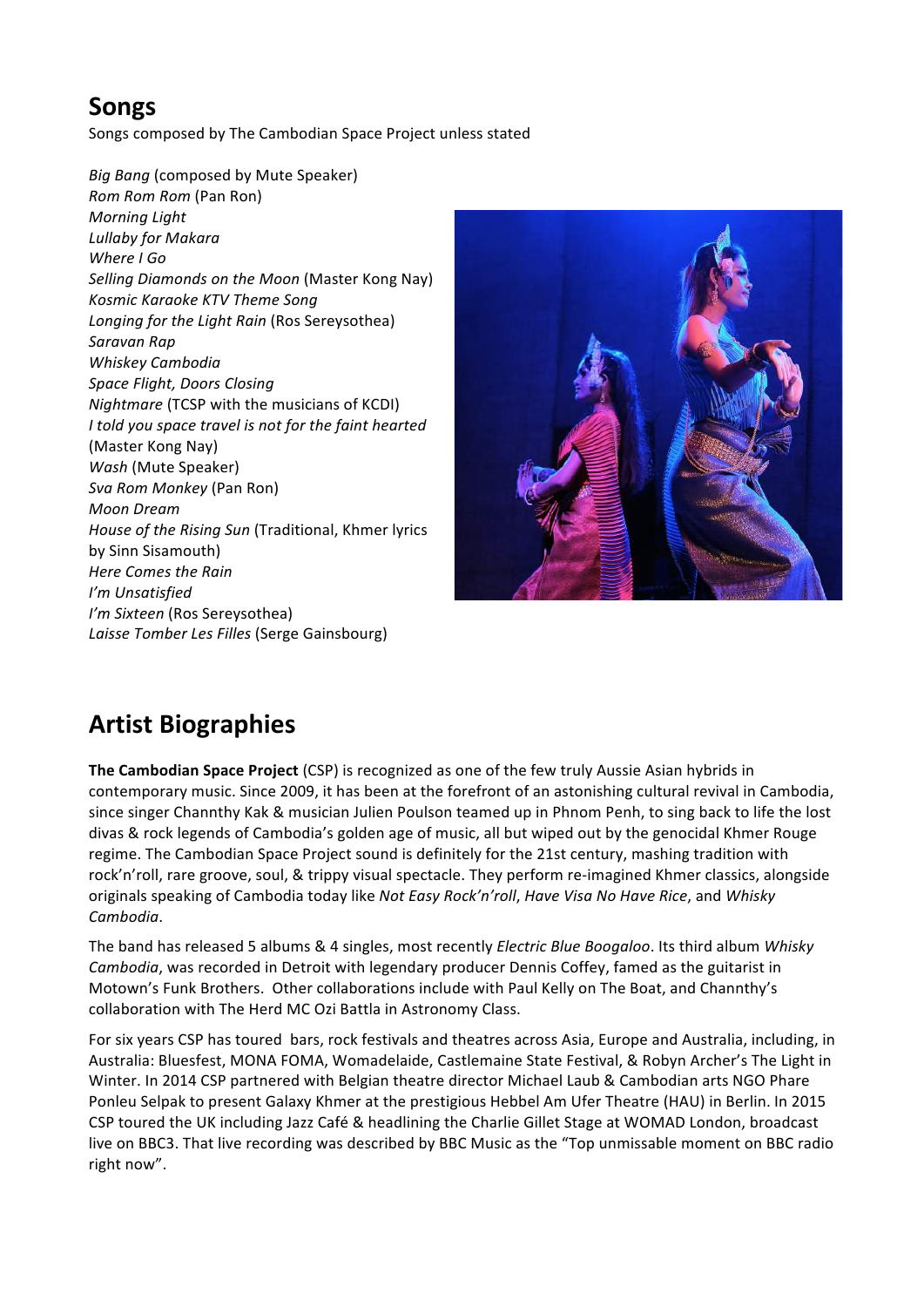**Srey Channthy Kak** was born in Prey Veng province and spent the first ten years of her life moving around war zones with her father, an army tank driver. She recalls falling in love with 60's Cambodian music as a child, when she could listen to songs on a little transistor radio or hear the songs her mother would sing to her. She worked from a young age to support her family and in her teens she joined a Cambodian wedding band travelling much of her country while building a large repertoire of songs. Channthy eventually moved to Phnom Penh and met Australian music producer Julien Poulson with whom she founded *The Cambodian Space Project*. Channthy's unique voice as well as her ability to pen very original songs, titles such as *Have* Visa No Have Rice, quickly earned her a strong reputation amongst an international audience. In 2010, Channthy was invited to sing and speak at the Ubud Readers & Writer's Festival where her performance attracted the attention of Paul Kelly with whom she collaborated to record *The Boat* a song about asylum seekers for the *Key of Sea* project. She has also collaborated with leading Australian hip-hop group The Herd, recording an album and touring as 'Astronomy Class'.

**Julien Poulson** is an Australian musician, producer, writer and visual artist based between Phnom Penh and Tasmania with a focus and track record in working with South East Asian music. As a guitarist and songwriter, he is best known for his work in founding and producing The Cambodian Space Project – a Phnom Penh based psychedelic rock'n'roll band at the forefront of an astonishing cultural revival. Over the past decade, Poulson has received support from Arts Tasmania, The Australia Council and Asialink and has worked to create highly original arts projects delivered across a diverse range of forms and styles. Poulson's creation of limited edition poster designs for the CSP led him to establish Sticky Fingers Art Prints Cambodia to train and teach local designers and crafts persons print making techniques with a focus on pop culture iconography. In 2010, Poulson was awarded the Alcorso Foundation Italian Artist Residency and travelled to live and work in Venice, Italy where he wrote the libretto *Muskito* - a psychotropic Western based on Italian films and operas and influenced by the spaghetti western soundtracks of Ennio Morricone.

**Carlos Gomes** is a director, designer and dramaturg and the Artistic Director of Theatre Kantanka. Known for creating diverse cross-cultural performance works, he has collaborated in Australia with Legs on the Wall, Salamanca Theatre, Urban Theatre Projects, Sidetrack, Ensemble Offspring and others. His work has been presented by: Performance Space, Campbelltown Arts Centre, Sydney Opera House, Blacktown Arts Centre, Museum of Art of Sao Paulo (Brazil), and the Institute of Contemporary Art, London. Recently, Carlos has collaborated with the contemporary music group Ensemble Offspring bringing a strong sense of theatricality to their work. Carlos worked with the Ensemble on the opera *Rinse Cycle* (composed by Moya Henderson) and on the program of music, *Sounds Absurd*. Carlos (and Theatre Kantanka) collaborated with Ensemble Offspring on the remarkable performance *Bargain Garden*. Most recently he directed the performance elements of Ensemble's critically acclaimed Secret Noise (composed by Damien Ricketson), engaging dancers and performers.

**Kong Nay** is a master of chapei dong veng (long-neck 2 stringed guitar). With his distinctive witty, raspy voice, he co-writes and sings a series of satirical songs with Channthy. He is one of relatively few great masters to have survived the Khmer Rouge era, and is known as the "Ray Charles of Cambodia", and his music as "Mekong Delta Blues", the title of an album he recorded with Ouch Savy in 2007. He was forced to perform songs praising the Khmer Rouge, and only managed to survive being executed when the Vietnamese overthrew the regime. Blind and in his 60s, he is one of the last chapei masters and one of 17 artists designated as Intangible treasures by the Government of Cambodia.

**Khen Vannthy & Khen Vanturn** have worked as dancers in Cambodia and internationally for the past 5 years. In Cambodia, Vannthy also manages and teaches in her own dance company. Vanton is an exceptional Apsara dancer and is a protégé and student of Bopha Devi – Cambodia's most revered ballet dancer. Both Vannthy & Vanton are graduates of the Royal University of Fine Arts. They have been collaborating with The Cambodian Space Project for two years, as "The Spacettes", including to devise, rehearse, perform and tour *Galaxy Khmer*, to Siem Reap, the Hebbel Theater in Berlin, and to Bergen.

**Samuel James** is a filmmaker and projection designer for performance. Since 1995, he has been a collaborator on over 200 performance projects developing integrated, paradoxical languages with video